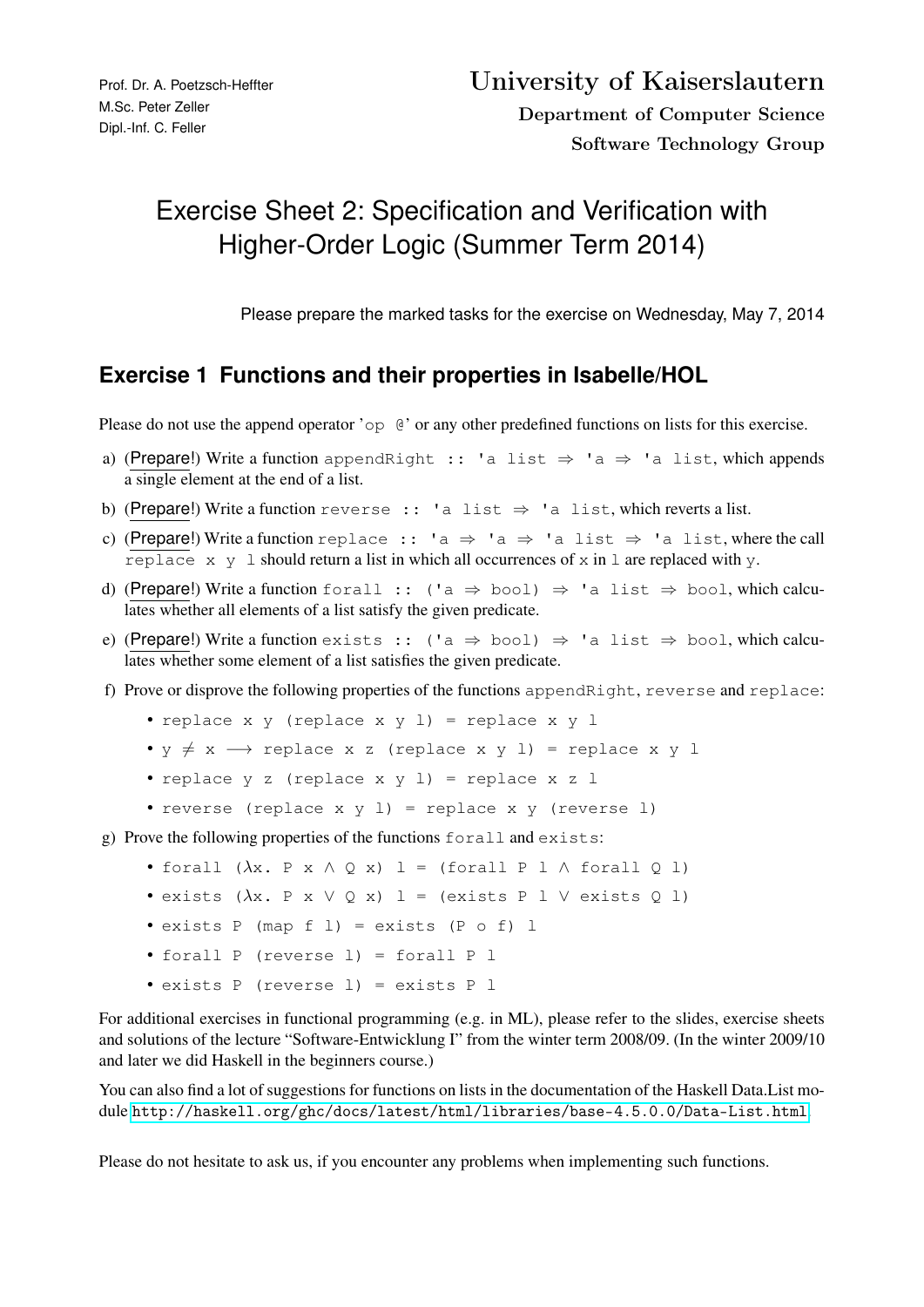# **Exercise 2 Datatypes and Properties in Isabelle/HOL**

On sheet 1 we defined a datatype for binary trees. Define some additional function and prove some of their properties.

- a) (Prepare!) Define the functions root, leftmost and rightmost on trees, which return the respective values for non-empty trees and are undefined otherwise.
- b) (Prepare!) Define a function  $\min$   $\max$  that returns the mirror image of a binary tree.
- c) Prove or disprove the following theorems:
	- t  $\neq$  Empty  $\longrightarrow$  last (inOrder t) = rightmost t
	- t  $\neq$  Empty  $\longrightarrow$  hd (inOrder t) = leftmost t
	- $t \neq$  Empty  $\longrightarrow$  hd (preOrder t) = last (postOrder t)
	- t  $\neq$  Empty  $\longrightarrow$  hd (preOrder t) = root t
	- t  $\neq$  Empty  $\longrightarrow$  hd (inOrder t) = root t
	- t  $\neq$  Empty  $\longrightarrow$  last (postOrder t) = root t
- d) Suppose that xOrder and yOrder are tree traversal functions chosen from preOrder, postOrder, and inOrder. Examine for which traversal functions the following formula holds:

xOrder (mirror xt) = rev (yOrder xt)

#### **Exercise 3 Binary Search Tree and its Properties**

On the last sheet we defined a binary tree and a search function findT. Now we consider a subset of these trees: binary search trees containing natural numbers. A tree is a search tree if for every node all numbers found in the left subtree are smaller or equal to the node's value and all numbers in the right subtree are larger.

- a) Write a predicate is\_search\_tree :: nat tree  $\Rightarrow$  bool that checks if a given binary tree is a search tree.
- b) Write a function insert ST :: nat tree  $\Rightarrow$  nat  $\Rightarrow$  nat tree that inserts an item into a binary search tree.
- c) Write a function findST :: nat tree  $\Rightarrow$  nat  $\Rightarrow$  bool that searches for an item in the search tree "efficiently".
- d) Prove insertST preserves the search tree property.
- e) Prove that for a search tree findST and findT return the same result.